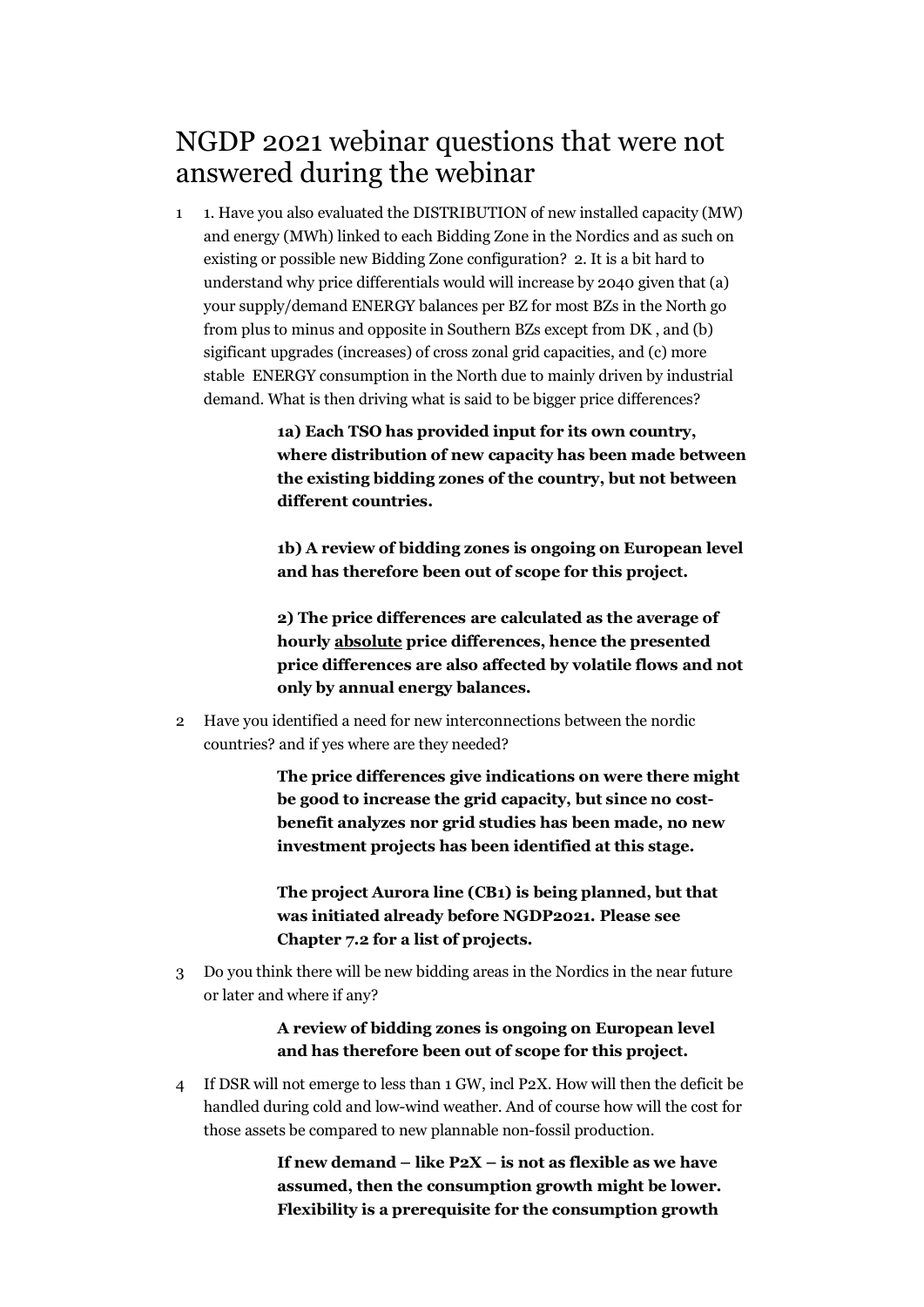**rate we expect. We need both the flexible consumption and peak capacity (batteries, hydrogen fuel cells / turbines, pump hydro) to balance the system. If there is less flexibility, peak prices will be higher since we will require more expensive flexibility or peaker plants, and less new demand is likely to be established. The exact proportion of consumer / producer flexibility will be determined by the market, we do not have an exact estimate. However, we know for sure that we need both to manage projected consumption growth.**

5 which companies would you consider to be the main key players in the developing the off shore wind? How can we secure an stable integrated line between the on and off shore, and other energyproduction?

> **We do not know which companies will be the main key players in developing the offshore wind. Cooperation between the countries around the sea basins within for example grid planning will help setting up systems that can handle onshore and offshore energy production.**

6 You show large need for DSR. P2X flexibility etc 2040 . Do you see that this well be realised with regulation or market solutions where aggregators and other parties get economical incentives to contribute will be realised :-)

> **We suppose that the actors will be flexible because it will be economically rational for them. When it comes to P2X we have made calculations which show that it will be rational to disconnect the electrolysers some of the time to produce only at the time of low power price. The exact utilization factor depends on how investment costs for electrolysers and hydrogen storage develops. However, it is likely that nonstop production of hydrogen will not be the best strategy. When it comes to smaller consumption, we believe that it will also become more flexible when the actors get the right incentives. An example can be the new grid fee tariff introduced in Norway from 2022 which combines the time of use and max power pricing for households and small commercial actors.**

- 7 Question: Are any of the TSOs considering changes in the grid tariff, for instance intensifying locational signals to locate new consumption/generation more favorably in the transmission system and by that reduce the need to build transmission capacity?
	- **Fingrid: We are investigating flexibility markets (i.e. use of locational signals), but currently there are no plans to change the tariff structure.**
	- **SvK: Changes of the tariff were made 1.1.2021 to promote flexibility:** [Förändringar i transmissionsnätstariffen 2021 främjar](https://www.svk.se/press-och-nyheter/nyheter/allmanna-nyheter/2020/forandringar-i-transmissionsnatstariffen-2021-framjar-flexibilitetslosningar/)  [flexibilitetslösningar | Svenska kraftnät \(svk.se\).](https://www.svk.se/press-och-nyheter/nyheter/allmanna-nyheter/2020/forandringar-i-transmissionsnatstariffen-2021-framjar-flexibilitetslosningar/) **There is currently**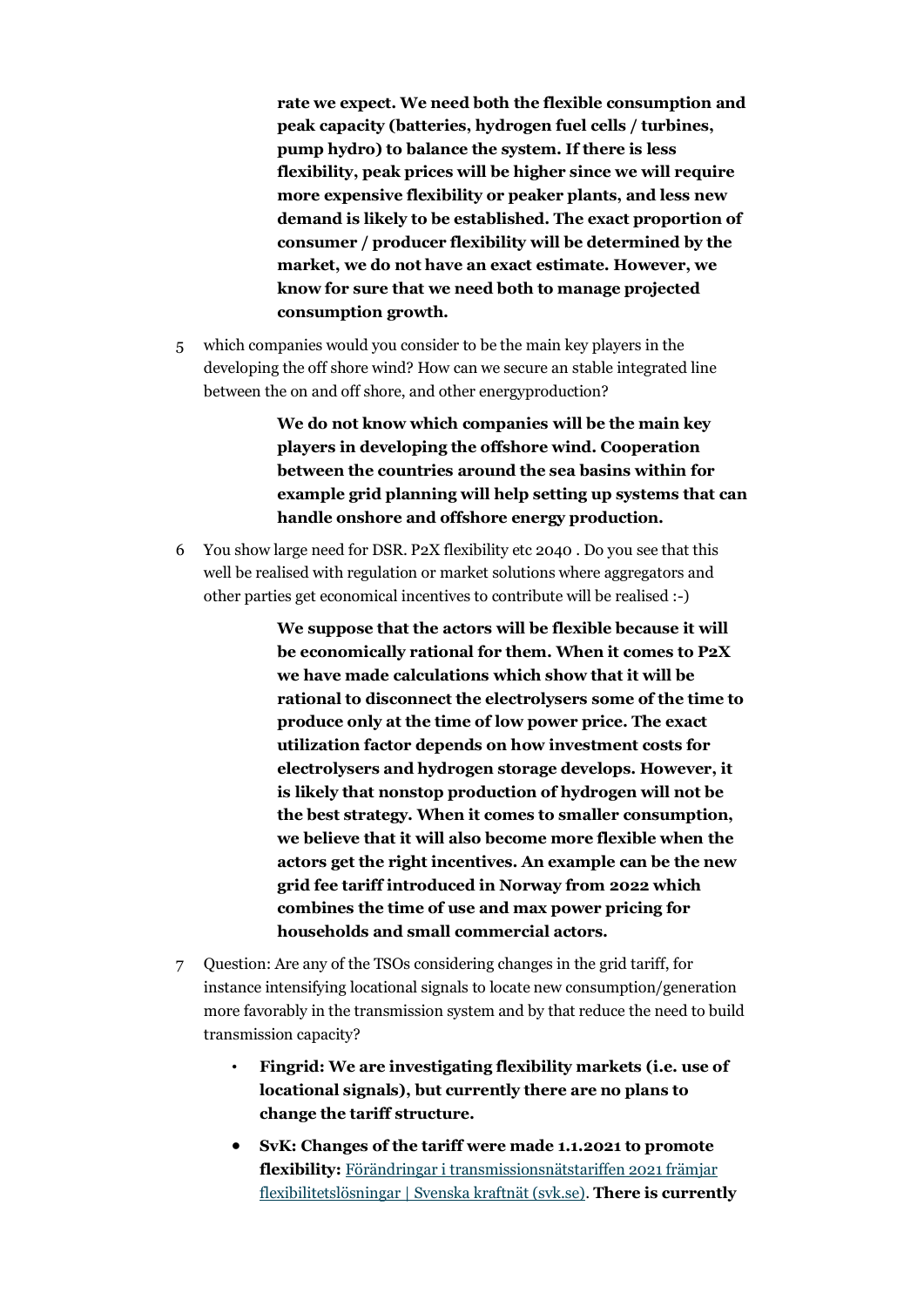**a review of the tariff, but no decisions have been made so far. Furthermore, we are waiting for a new regulation on this topic, from Energimarknadsinspektionen (Swedish regulator).**

- **Statnett: The TSOs always seeks to utilize the power system in a most optimal way. The Norwegian regulator NVE will from next year introduce a new tariff which is more related to the use of maximal power than energy consumption for all residuals in Norway.**
- **Energinet: We don't use these instruments today – But it is something that is being looked into currently, both politically and internally in Energinet.**
- 8 The emerging energy and power gap due to the decommissioning of thermal plants is interesting, but hopefully the market will react to the price signals. But as is illustrated in Sweden, lower shares of thermal plants reveal a gap concerning transmission ability, what is the strategy for closing this gap?

**Investments shall be made to remove structural price differences, but it is for the market actors to provide needed generation or possibly other needed flexibility such as storage or DSR.**

9 You mentioned that you will consider use of alternative measures such as DLR when considering investments - but to what extent are these alternatives part of your scenarios, i.e. of your estimates of necessary investments?

> **We assume that some categories are more price sensitive – such like hydrogen production and to some extent electrical vehicles. In the other industry categories, there is some flexibility as well. You will also find a description in the scenario assumptions.**

10 Do you consider use of alternatives to building grid, like the use of grid enhanching technologies, to manage the bottlenecks?

> **We are investigating several different alternatives for grid capacity and managing bottlenecks. These include dynamic line rating, compensation equipment, flexibility markets, etc. Some of these alternatives have been already taken into use in some parts of the Nordics (such as dynamic line rating and various different compensation equipment). The goal is to have the most cost-efficient way of managing the system.**

11 Will smaller rated renewable power units be required to contribute to grid stability (question to the last presenter)

> **We are investigating the requirements of generators in the future system. Since the future system is probably converter dominated, it is likely that some new requirements will be set for converters (for example**